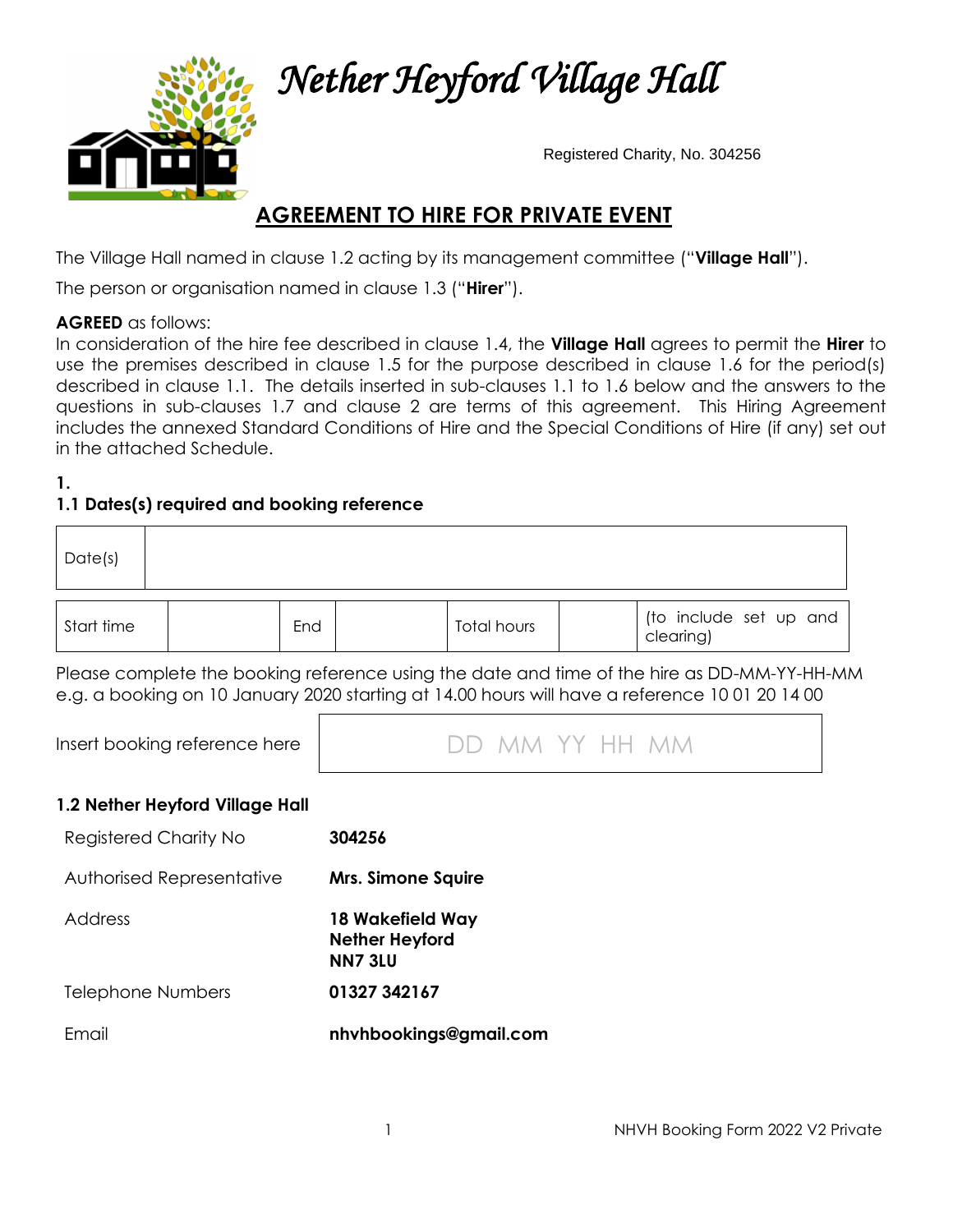#### **1.3 Hirer:**

Name

| Organisation<br>(if applicable) |  |
|---------------------------------|--|
| Address                         |  |
|                                 |  |
| Phone number<br>Email address   |  |

## **1.4 Hiring Fees**

Hire fee: Private event, NH Resident £11/hr, Out of village £19.50/hr

Refundable deposit required to confirm booking: £100

A provisional booking may be made while other arrangements for the event are made. The booking will only be confirmed when the refundable deposit has been received.

The Village Hall prefers that all financial transactions are made by BACS (Internet Banking)

Please pay the deposit to Metro Bank, Sort Code 23 05 80 Account number 44704080 **and use the booking reference from 1.1 above as the payment reference.**

This deposit will be fully refunded provided that no damage, loss or need for repairs has been caused to the premises and/or contents of the Village Hall during the period of the hiring.

**The deposit will be offset against the final invoice price for the hire**. If the invoice shows a refund is due, please contact the booking secretary with your bank account details.

If you wish to pay by cheque, make it payable to **"The Nether Heyford Village Hall"** Please note that a cheque presented for this deposit will be cashed.

Please indicate here your payment method for the deposit. **BACS Cheque Cash** 

(delete those not used)

# **1.5 Facility required**

Main hall **Yes / No** Commercial Use **Yes / No** (please delete as appropriate)

Meeting Room **Yes / No** (Available for £6 /hr if main hall not required)

# **1.6 Reason / purpose of hire**

Will this be a private event or open to the public **Private Public**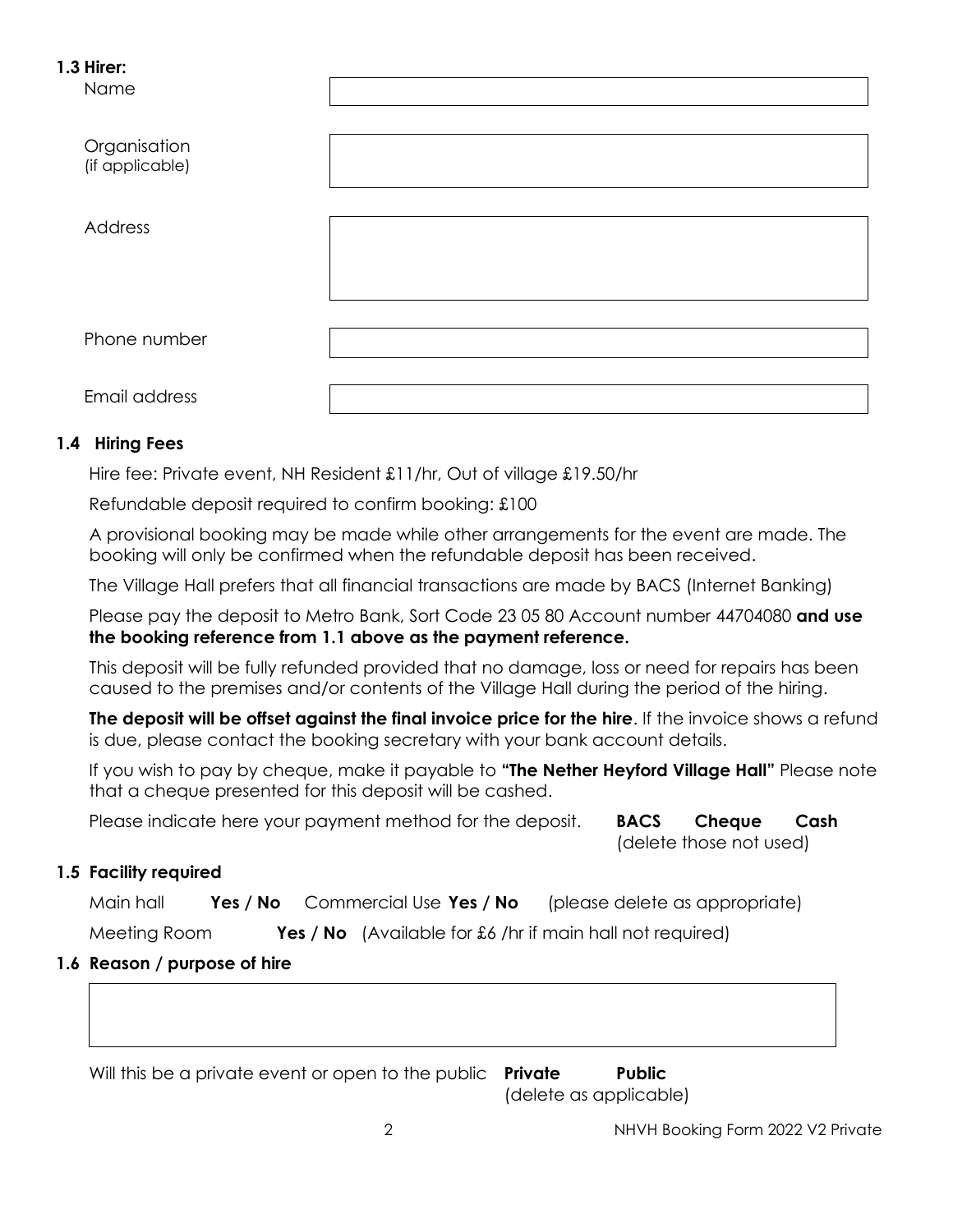## **2. Important information for the hirer**

**2.1** The Village Hall has a Premises Licence from South Northamptonshire Council (No. S/05/54956) authorising the following regulated entertainment and licensable activities at the times indicated.

Please indicate in the table below, which licensable activities will take place at your event:

| <b>Licensable Activity</b>       | Times for which<br>the activity is<br>licensed<br>Monday-<br>Saturday | Times for which<br>the activity is<br>licensed on a<br>Sunday | Indicate which<br>activities will<br>take place at<br>your event |
|----------------------------------|-----------------------------------------------------------------------|---------------------------------------------------------------|------------------------------------------------------------------|
| a. The performance of plays      | 10.30 am to 11.45 pm                                                  | 12.00 noon to 11.45 pm                                        |                                                                  |
| b. The exhibition of films       | 10.30 am to 11.45 pm                                                  | 12.00 noon to 11.45 pm                                        |                                                                  |
| c. Indoor sporting events        | 10.00 am to 11.45 pm                                                  | 12.00 noon to 11.45 pm                                        |                                                                  |
| d. The performance of live music | 10.30 am to 11.45 pm                                                  | 12.00 noon to 11.45 pm                                        |                                                                  |
| e. The playing of recorded music | 10.30 am to 11.45 pm                                                  | 12.00 noon to 11.45 pm                                        |                                                                  |
| f. The performance of dance      | 10.30 am to 11.45 pm                                                  | 12.00 noon to 11.45 pm                                        |                                                                  |
| g. Dancing                       | 10.30 am to 11.45 pm                                                  | 12.00 noon to 11.45 pm                                        |                                                                  |
| h. Making music                  | 10.30 am to 11.45 pm                                                  | 12.00 noon to 11.45 pm                                        |                                                                  |

For any Licensable Activity shown above to take place outside the times indicated, please check with the Authorised Representative named in clause **1.2**. The Premises Licencing Act (2003) Deregulation (2015) may be applicable.

- **2.2** The following activities will require a Temporary Event Notice (TEN) to be served on South Northamptonshire Council for which a fee of £21 is payable by the hirer to the Council.
	- Any entertainment between 11.45 pm 8.00 am
	- The sale of hot food or drink between 11.00 pm 5.00 am
	- Any entertainment to an audience of more than 500 people
	- Any exhibition of film where the intention is to make a profit, including raising money for charity (i.e. it is not a film club, society or local social group screening)
	- Any boxing or wrestling entertainment
	- The retail sale of alcohol on the premises, to any person at any time
- **2.3** Will the retail sale of alcohol be available at your event? **YES / NO**

If you have answered `YES` to the above question, you will need submit a Temporary Event Notice (TEN) for the event. See **2.6** below.

*Please note that there is nothing in the licensing law to prohibit a hirer providing alcohol free of charge at an event to people over the age of 18, as long as the alcohol is given away free and its value is clearly not included in any ticket price or entrance fee.* 

The supply of alcohol for a suggested minimum donation or in exchange for a ticket or *coupon is illegal.*

*Where a genuine donation is invited at an event where alcohol has been provided free, e.g. a retiring collection in aid of general funds, no sale is involved, and no licence is needed.*

**2.4** Where a licensable activity will take place, the hirer hereby acknowledges receipt of a copy of the conditions of the Premises Licence and/or operating Schedule for the premises, in accordance with which the hiring must be undertaken, and agrees to comply with all obligations therein.